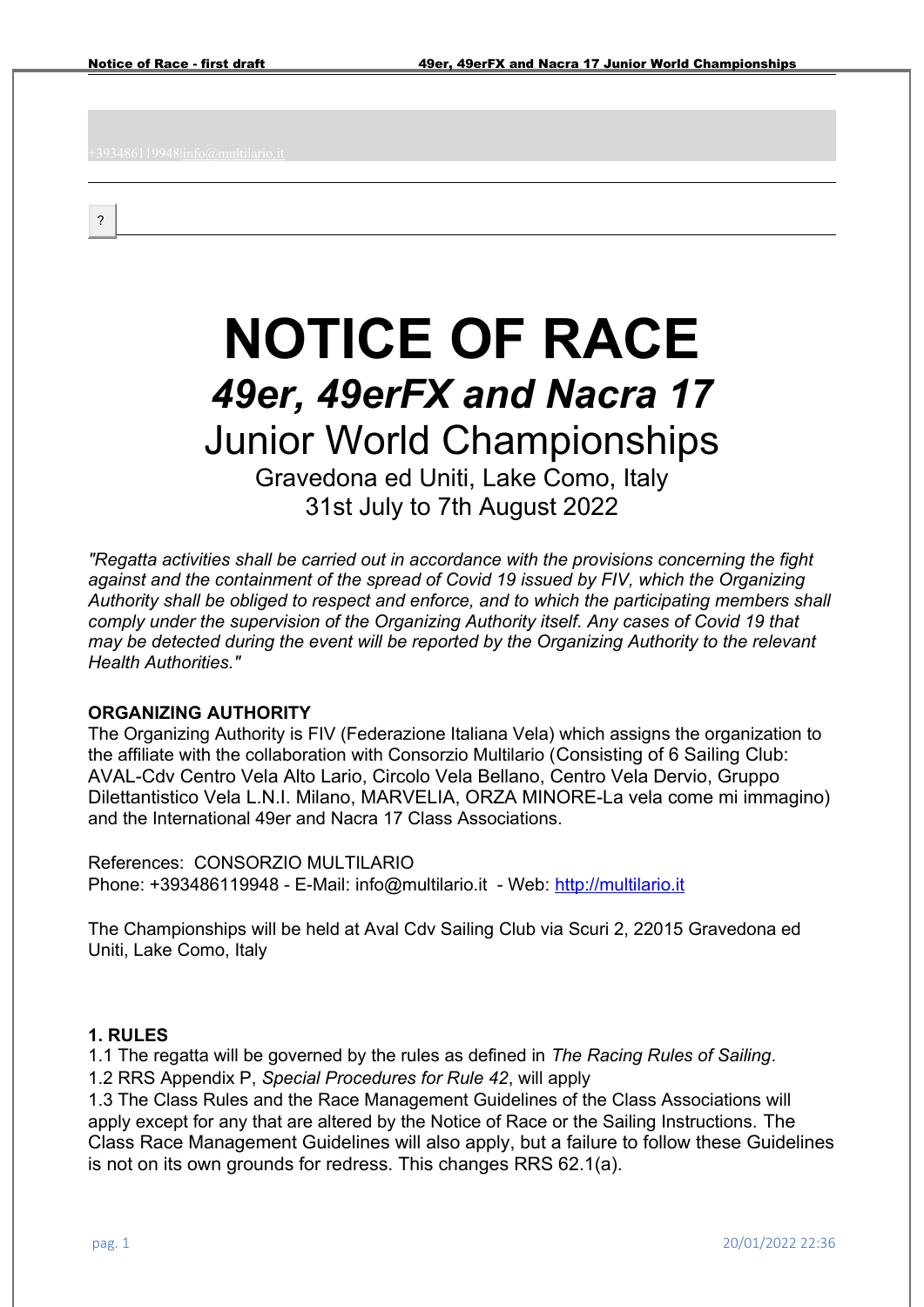1.4 The notation [NP] in a rule means that a breach of the rule may not be subject to a protest by a boat. This changes RRS 60.1(a).

The notation [DP] in a rule means that the penalty for a breach of the rule may, at the discretion of the Protest Committee, be less than disqualification.

1.5 If there is a conflict between languages the English text will take precedence. 1.6 For the 49er class the bottom two panels of the jib area, and for the Nacra 17 Class the entire jib area excluding the window, shall be restricted to Class and Event advertising and all

competitors shall place class nominated branding on their jibs according to the World Sailing approved jib advertising policy.

- 1.7 For the Olympic Events the Junior World Championships are a World Sailing 100 point ranking event.
- 1.8 RRS 63.7 is changed so that in the event of a conflict between the Notice of Race, Class Rules and Sailing Instructions the Sailing Instructions shall prevail.
- 1.9 *[DP] The "PROCEDURE FOR REGULATION OF ACTION TO STRUGGLE AND CONTAIN THE SPREAD OF COVID-19 IN AFFILIATED SPORTS CLUBS AND ASSOCIATIONS", (in Italian documents "PROTOCOLLO DI REGOLAMENTAZIONE DELLE MISURE PER IL CONTRASTO ED IL CONTENIMENTO DELLA DIFFUSIONE DEL COVID-19 NELLE SOCIETÀ E ASSOCIAZIONI SPORTIVE AFFILIATE", current version - hereafter referred to as the "PROTOCOLLO".* The penalty for a breach of the "Protocollo" shall be a maximum of 10%, depending on the seriousness of the breach committed. The percentage will be calculated with respect to the finishing position of the boat in all the races of the day in which the infraction was committed, or in case of an infraction while the boat is not racing, the penalty will be applied in the race nearest in time to that of the incident, as per RRS 64.2.
- 1.10 Note: For the current version of the "PROTOCOLLO" and other COVID-19 related guidelines always refer to web site of Federazione Italiana Vela at the following link --> https://www.federvela.it/emergenza-covid-19.html

# **2. ADVERTISING**

Boats may be required to display advertising chosen and supplied by the Organizing Authority.

## **3. ELIGIBILITY AND ENTRY**

3.1 Competitors shall comply with World Sailing Eligibility Code (Regulation 19).

3.2 For the Nacra 17, teams must be of mixed gender. For the 49er, gender is open. For the 49erFX World Championship, gender is Female, however, mixed and male teams may participate in the Championship and Class prizes will be awarded for top finishes but these teams are not eligible to win the World Championship.

3.3 All 49er and 49erFX competitors shall be under 23 on 31st December 2022, all Nacra 17 competitors shall be under 24 on 31st December 2022.

3.4 All competitors shall be fully paid-up members of the International Class Association. 3.5 Competitors can enter by visiting the event's websites: http://49er.org/event/2022-juniorworld-championship & http://nacra17.org/events/2022-junior-world-championship/ http://multilario.it

## **4. FEES- PAYMENTS DATES**

The entry fee shall be **EURO 450 per boat registered and paid until July 3rd. Early entries** registered and paid **before APRIL 24th** shall be entitled to a reduced entry fee of **EUR0 350 per boat** 

**Late entries** registered and paid **after July 3rd** shall be EURO 550 until **July 30th. TAKE NOTE**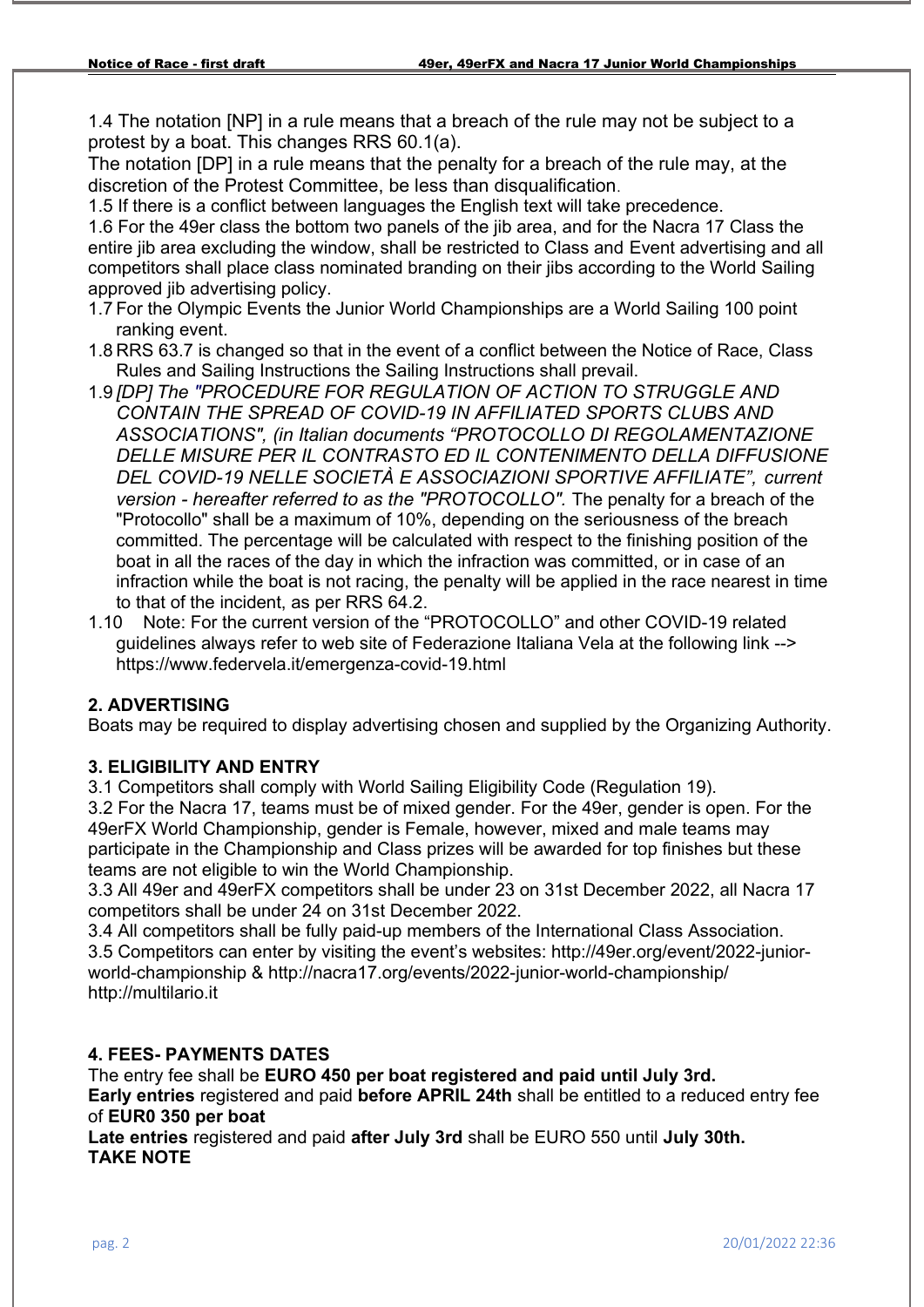**A)** In case of non-participation of the race, communicated up to 15 days before July 31, the refund will be total excluding the fixed secretarial costs of 15 euros plus the bank transfer costs, for Europe is around 3 euros, outside Europe is from 30 to 60 euros, it depends on the countries.

**B)** All entry fees will be paid by bank transfer to CONSORZIO bank account, see below, in any case always before arrival of sailors.

Only for EXTRA EU teams cannot make a bank transfer they can pay cash the first day of REGISTRATION.

C) The payment rate is always determined by the **date of payment** ( also in cash), **NOT by the date of REGISTRATION FORM send by email.** For which whoever registers in advance but will pay in the last period ( July 3rd-July 30th) will pay the maximum fee. **Coach/team** leader/guest fee per person 100 EURO: to be registered and paid by bank transfer to Consorzio **until July 3rd.** This entry fee entitles coaches and team leaders to attend all social events.

The coach fee refund is paid as a refund fee for sailors, see above. **BANK DETAILS-FOREIGN INCOMING WIRE INSTRUCTIONS Wire transfer** of ……………………………………………. (EURO) **Beneficiary bank name**: Banca della Valsassina Credito Cooperativo **Beneficiary customer name**: MULTILARIO CONSORZIO DI CIRCOLI VELICI LARIANI **Beneficiary account number**: 0851550950000000060477 **IBAN: IT26Z085155095000 0000 060477 Swift Code/BIC**: ICRAITRREBO **Payment reference note:** class and boats numbers, sailors names.

*In case of payments for several boats, report all the names of the sailors and the numbers of the boats, possibly also via email to info@multilario.it.* 

## **5. FORMAT OF RACING**.

The Championships will consist of an Opening Series. The Opening Series may be divided into a Qualifying Series and a Final Series, in this case at least 6 races are required to be completed. the Qualifying Series.

## **6. SCHEDULE OF EVENTS**

6.1 The Championship schedule will be as follows;

| Sunday 31 July                                                     | 09.00-18.00 Venue opens                                |
|--------------------------------------------------------------------|--------------------------------------------------------|
| Monday 1 August                                                    | 10.00-19.00 Measurement                                |
|                                                                    | 10.00 - 19.00 Race Office Open and Registration        |
| Tuesday 2 August                                                   | 09.00 - 12.00 Registration and Measurement             |
|                                                                    | 11.00 Competitors meeting                              |
|                                                                    | 13.00 Practice Races                                   |
|                                                                    | 18.30 Opening Ceremony                                 |
| Wednesday 3 August 13.00 Races                                     |                                                        |
| Thursday 4 August                                                  | <b>13.00 Races</b>                                     |
| Friday 5 August                                                    | <b>13.00 Races</b>                                     |
| Saturday 6 August                                                  | <b>13.00 Races</b>                                     |
| Sunday 7 August                                                    | 13.00 Final Races and Prize Giving as soon as possible |
| 6.2 On Sunday 7 August there will be no warning signal after 1600. |                                                        |

#### **7. MEASUREMENT**

7.1 All boats shall be inspected for class rules compliance prior to racing, according to the Regatta Schedule. Additional spot measurement checks may be carried out during the Championship.

7.2 Only one set of sails and one forestay shall be used throughout the duration of the Championship.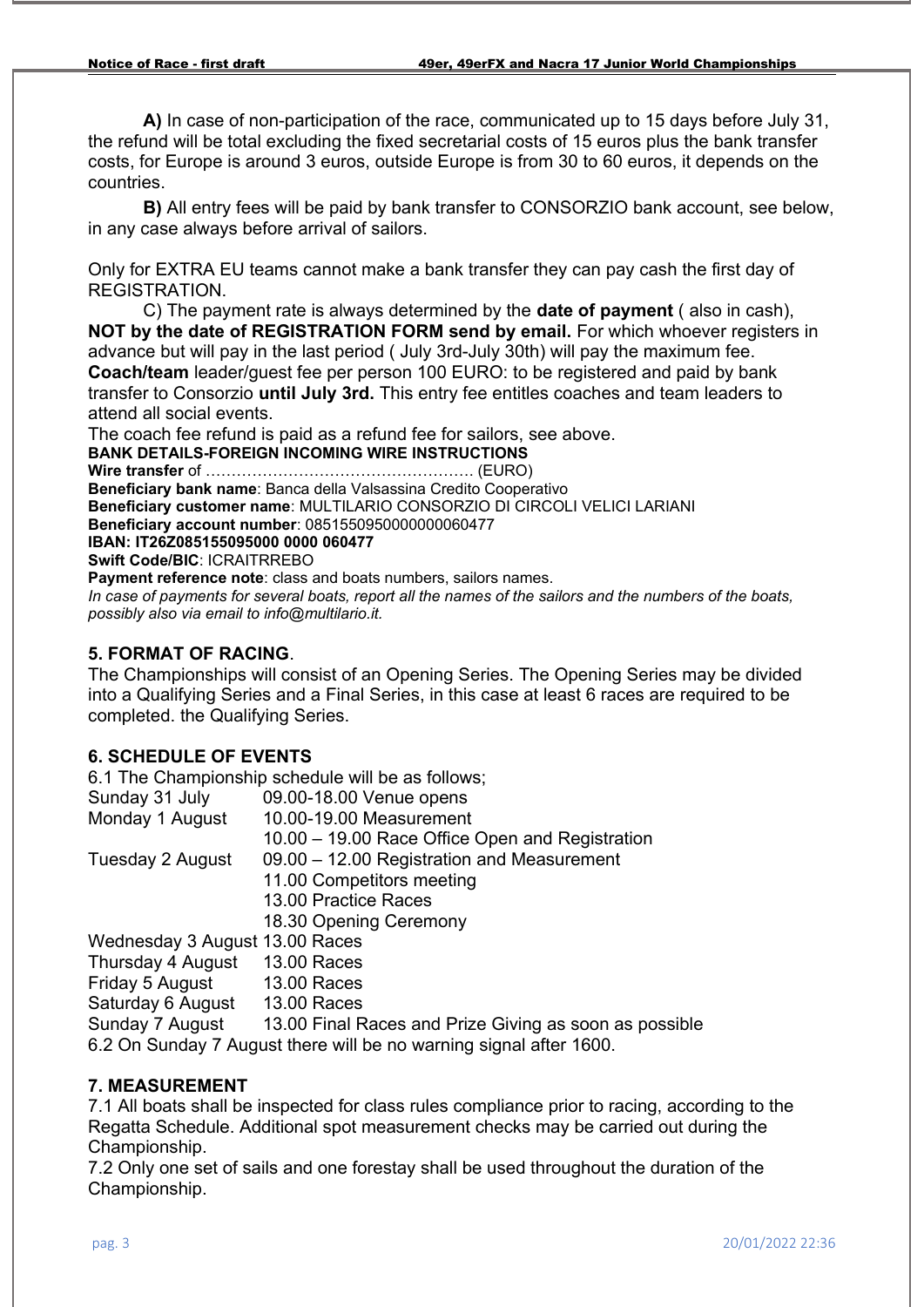7.3 Equipment shall only be replaced with permission of the Race Committee.

#### **8. SAILING INSTRUCTIONS**

The Sailing Instructions will be available at registration and on the event website http://49er.org/event/2022-junior-world-championship & http://nacra17.org/events/2022-juniorworld-championship/ & http://multilario.it , not later July 30th.

#### **9. VENUE**

The 2022 49er, 49erFX and Nacra 17 Junior World Championships will be held at Aval Cdv Sailing Club via Scuri 2, 22015 Gravedona ed Uniti, Lake Como, Italy

The email address for the event is: info@multilario.it

The shipping/mail address is Aval-Cdv, VIA SCURI 2, 22015 GRAVEDONA-CO ITALY The official notice board(s) will be on line, in RRS System: the address of online notice board will be find into Sailing Instruction.

Social event's program will be found on the official notice board.

#### **10. THE COURSES**

Courses will be windward/leeward with a gate at the leeward end of the course. For the Nacra 17, a spreader mark will be used.

## **11. PENALTY SYSTEM**

RRS 44.1 and RRS P2.1 are changed so that the Two-Turns penalty is replaced by a One-Turn penalty.

#### **12. SCORING**

12.1 The Low Points Scoring System of RRS Appendix A will apply to the Opening Series 12.2 At least 5 races are required to be completed to constitute the Championship.

#### **13. SUPPORT BOATS**

13.1 Support boats shall be registered with the Organizing Authority and will be required to comply with local legislation and event support boat regulations. Team leaders/coaches support boats shall register at: http://49er.org/event/2022-junior-world-championship & http://nacra17.org/events/2022-junior-world-championship/ & http://multilario.it and complete on-site registration at the race office at the venue.

13.2 All support boats shall clearly display the 3 letter national code of their WS Member National Authority at all times while afloat. The minimum height for the letters shall be 200mm.

13.3 If called upon support boats will be required to act as rescue boats. 13.4 Accredited support persons will be subject to the technical and disciplinary directives of the RC and the Jury who, in the event of an infringement, may act on the basis of RRS 64.5.

## **14. SAFETY**

In the event of an emergency the Emergency Meeting Point for safety personnel and the dropping off point for safety / support boats coming from the racing area will be at the AVAL-CDV, see sailing club map.

#### **15. INTERNATIONAL JURY**

An International Jury will be appointed in accordance with RRS 91(b). Its decisions will be final as provided in RRS 70.5

#### **16. PRIZES**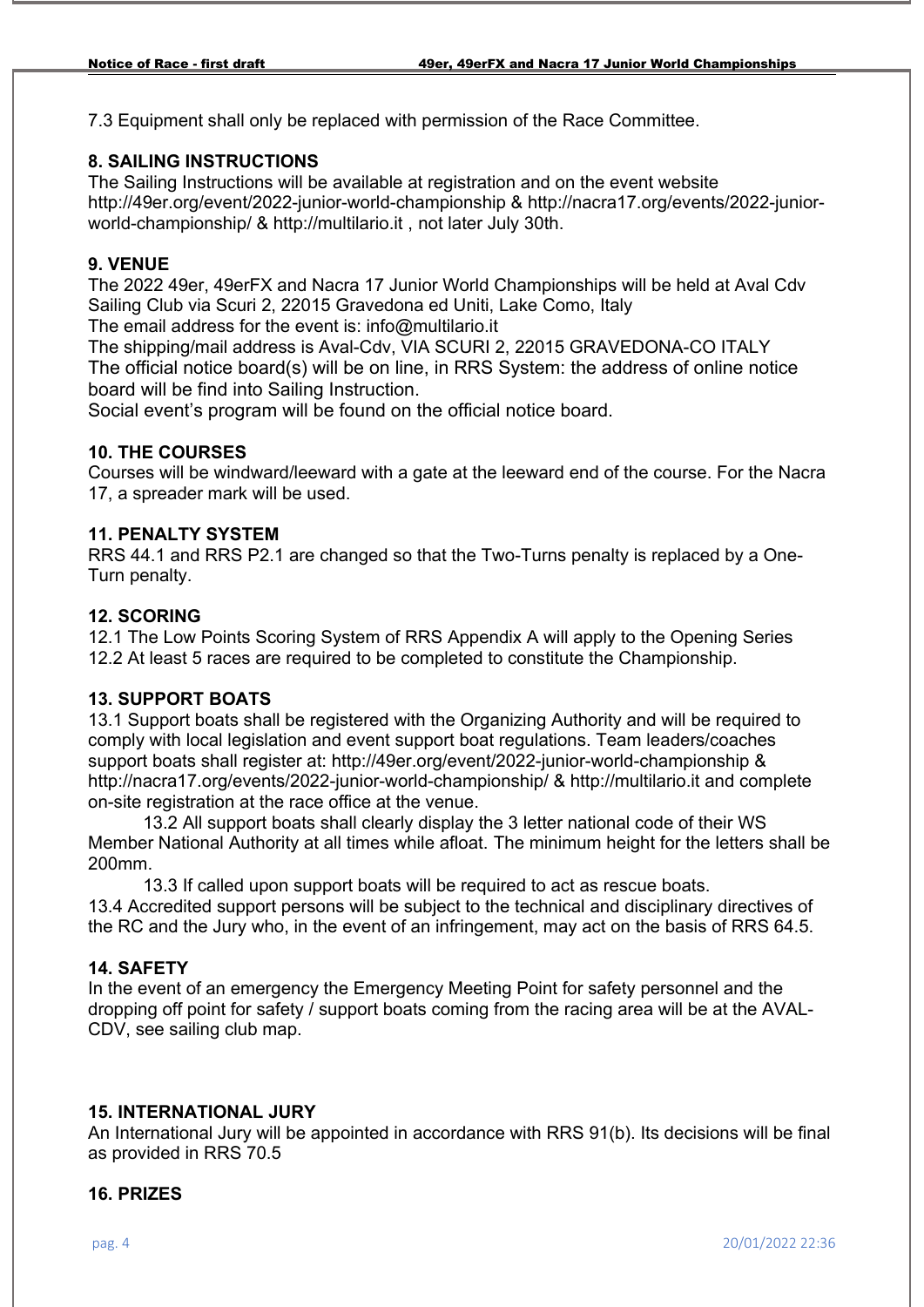Prizes for the Junior World Championships will be announced and awarded after the Fleet Races for

- the first three places overall in the 49er
- the first three mixed teams in the Nacra 17
- the first three female teams in the 49erFX

Class Championship prizes will be awarded for

● The first three teams overall in the 49erFX

● the top U21 teams in each fleet who will not be named world champions but will be recognized for development awards.

• the top teams in Silver Fleets in each fleet (if applicable)

# **17. RADIO COMMUNICATION**

Except in an emergency a boat shall neither make nor receive radio transmissions, text messages or cellular phone calls while racing.

## **18. INSURANCE**

Each participating boat shall have valid third-party liability insurance with a minimum cover of at least Euro 1,500,000 (or equivalent) per incident.

# **19. RISK STATEMENT**

RRS 3 of the Racing Rules of Sailing states: "The responsibility for a boat's decision to participate in a race or to continue racing is hers alone."

Sailing is by its nature an unpredictable sport and therefore inherently involves an element of risk. By taking part in the event, each competitor agrees and acknowledges that:

a) They are aware of the inherent element of risk involved in the sport and accept responsibility for the exposure of themselves, their crew and their boat to such inherent risk whilst taking part in the event;

b) They are responsible for the safety of themselves, their crew, their boat and their other property whether afloat or ashore;

c) They accept responsibility for any injury, damage or loss to the extent caused by their own actions or omission;

d) Their boat is in good order, equipped to sail in the event and they are fit to participate;

e) The provision of a race management team, patrol boats and other officials and volunteers by the event organizer does not relieve them of their own responsibilities;

f) The provision of patrol boat cover is limited to such assistance, particularly in extreme weather conditions, as can be practically provided in the circumstances.

g) It is their responsibility to familiarize themselves with any risks specific to this venue or this event drawn to their attention in any rules and information produced for the event and to attend any safety briefing held for this event.

# **20. ENVIRONMENTAL RESPONSIBILITY**

[DP] It is recalled the Basic Principle which states: "Participants are encouraged to minimize any adverse environmental impact of the sport of sailing", it is recommended that care be taken to protect the environment at all times during and after the event. Especially attention is drawn to RRS 47 -TRASH DISPOSAL- which states: "Competitors and support persons shall not intentionally put trash in the water. This rule applies at all times while afloat. The penalty for a breach of this rule may be less than disqualification".

# **21. MEDIA RIGHTS, CAMERAS AND ELECTRONIC EQUIPMENT**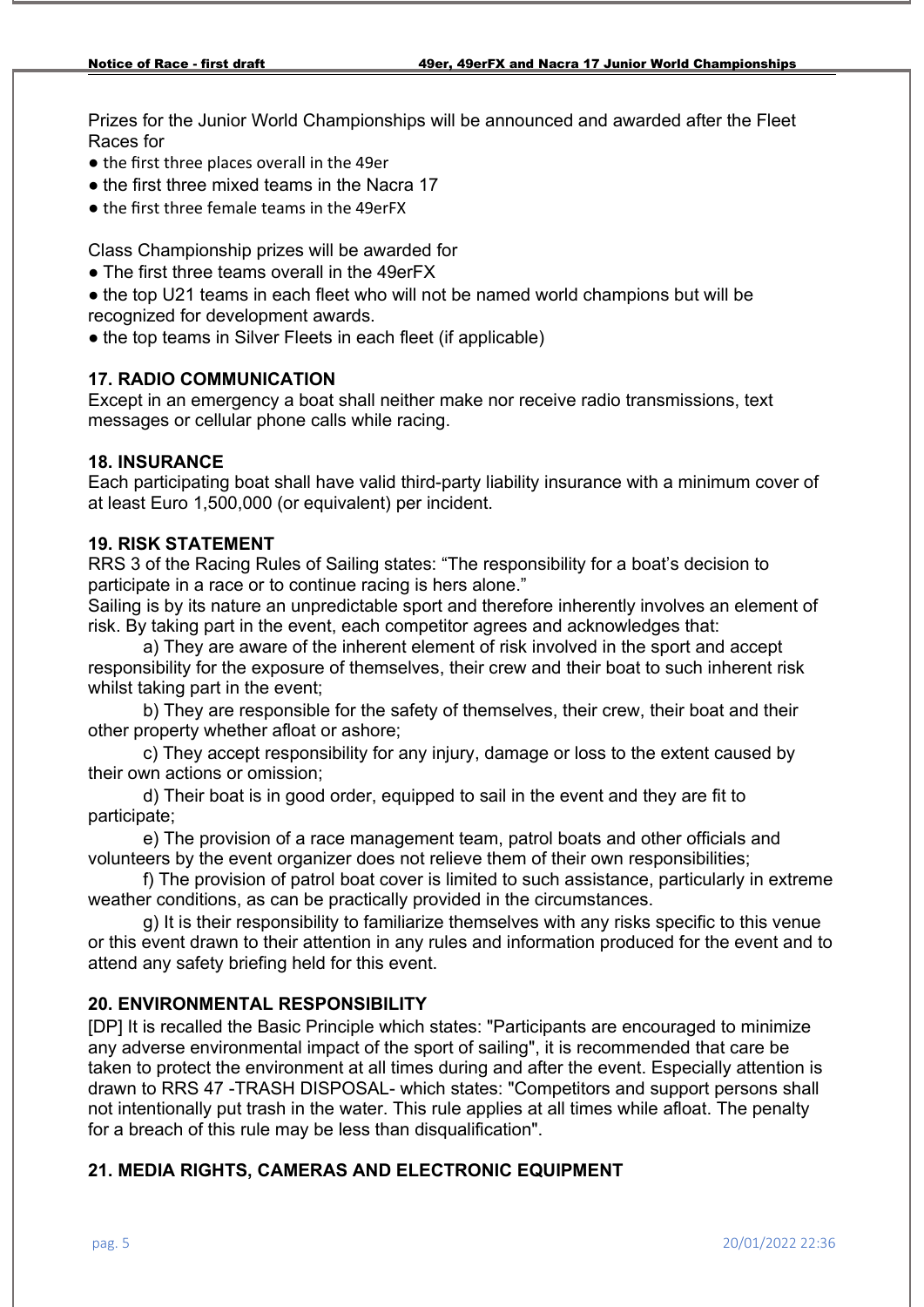21.1 By participating in the Championship competitors automatically grant to the Organizing Authority, the International 49er, Nacra 17 Class Association, and Nacra 17 Class associations and their sponsors, the right in perpetuity to make, use and show, from time to time at their discretion, any motion pictures and live, taped or filmed television and other reproductions of the athlete during the period of competition without compensation.

21.2 Boats may be required to carry cameras, sound equipment or positioning equipment as specified by the Organizing Authority.

21.3 Competitors may be required for interviews and press conferences at the Championship

#### **22. ACCOMODATION**

21.1 Racing preparation Venue

The venue available for racing preparation is MARVELIA SAILING CLUB in DONGO, close to Gravedona. Avalaible dates: from July 20 to August 16 To contact directly: see website for costs, accommodation and hospitality, rental boats www.marvelia.it n.cislaghi@marvelia .it Mob. +39 3939511246

21.2 For general local hospitality, see the link https://www.avalcdv.com/en/around/